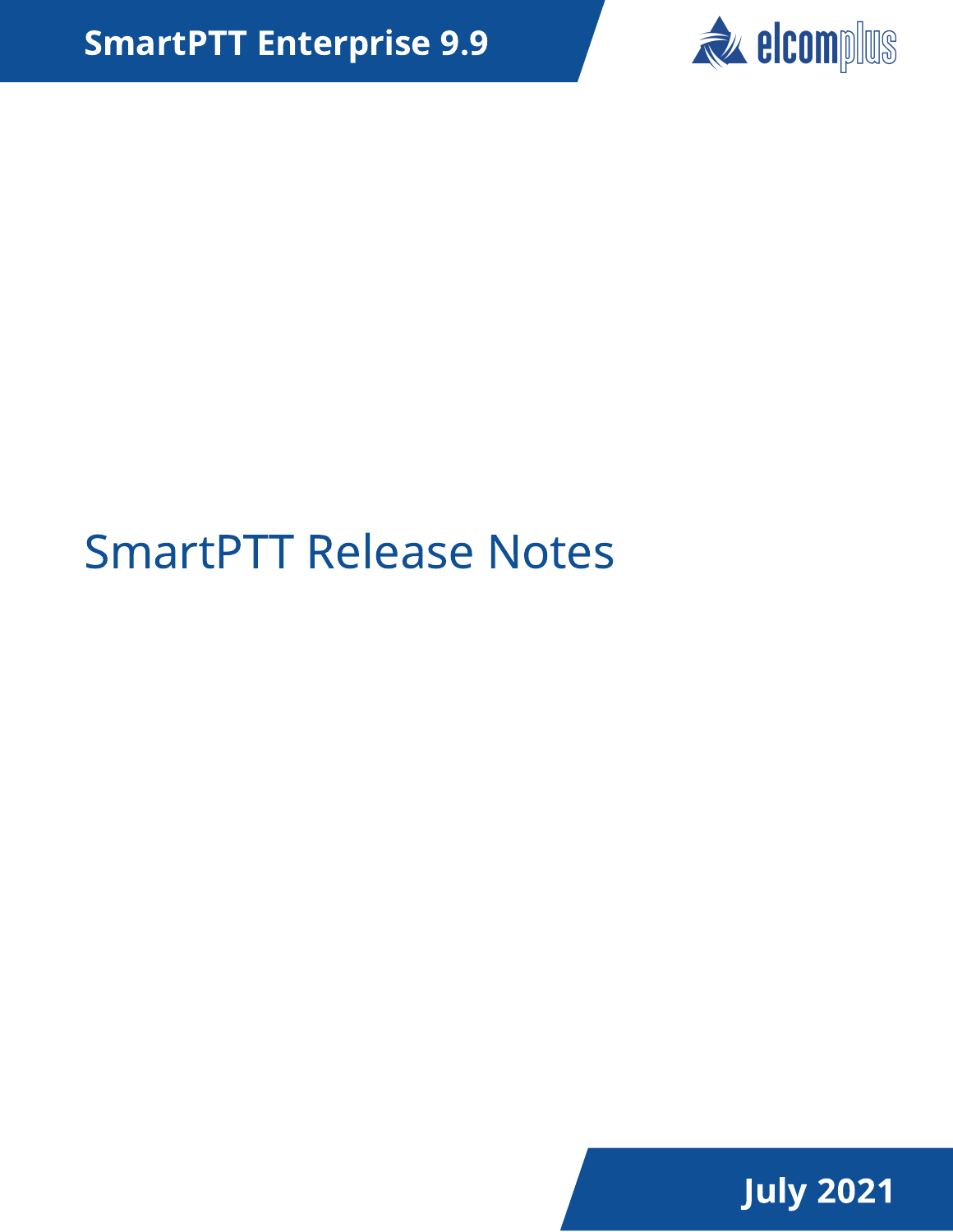## Features and Updates

SmartPTT Enterprise 9.9 provides updated features and enhancements.

### Emergency Alarms and Calls for Mobile App

SmartPTT now supports emergency calls for SmartPTT Mobile users. In case of an emergency, a user can activate the Emergency mode, which will trigger a dispatcher notification. The user name and map icon will be highlighted in red.

If a member of a virtual group activates the Emergency mode, the group will be highlighted in red during a call from this member to the group. After the emergency situation is resolved, the Emergency mode can be switched off by the user directly in the app or by the dispatcher in SmartPTT Dispatcher.

All calls and messages from <sup>a</sup> user in the Emergency mode are highlighted. The emergency calls have priority over regular mobile calls.

## Text Chats for Mobile Clients

SmartPTT now supports text chats for SmartPTT Mobile users. The users can participate in private and group chats. Notifications about incoming messages are displayed on the device's screen.

Message statuses provide information about outgoing messages. For example, you can see if the message was read or not.

When new members are added in a virtual group, they can see all previous messages.

The text chat history can be downloaded as the SmartPTT Dispatcher report. The operators can select a radioserver, chat type, private chat participants, time, and other parameters to create the report. They can also download the report in various formats including HTML.

## HID Device Support Enhancements

SmartPTT now supports a greater variety of devices that comply with the HID specification. The support of current SmartPTT HID devices is also enhanced. This update includes the ability to assign actions to the programmable buttons of the Tipro BeFREE console InterCom Module.

## MNIS Connectivity Updates

Support for the MOTOTRBO™ Network Interface Service (MNIS) software gateway is significantly expanded.

SmartPTT now supports MNIS TCP interface that provides the SmartPTT Radioserver with the ability to connect to the MNIS service via TCP without using the SmartPTT MNIS Data Gateway Relay middleware.

The same MNIS instance can now be used by multiple Capacity Plus Multi-Site (Linked Capacity Plus) networks in SmartPTT. MNIS connection settings in the Radioserver Configurator can be duplicated to simplify the configuration of Capacity Plus Multi-Site and IP Site Connect systems.

With this update, dispatchers are able to receive private TMS from subscribers.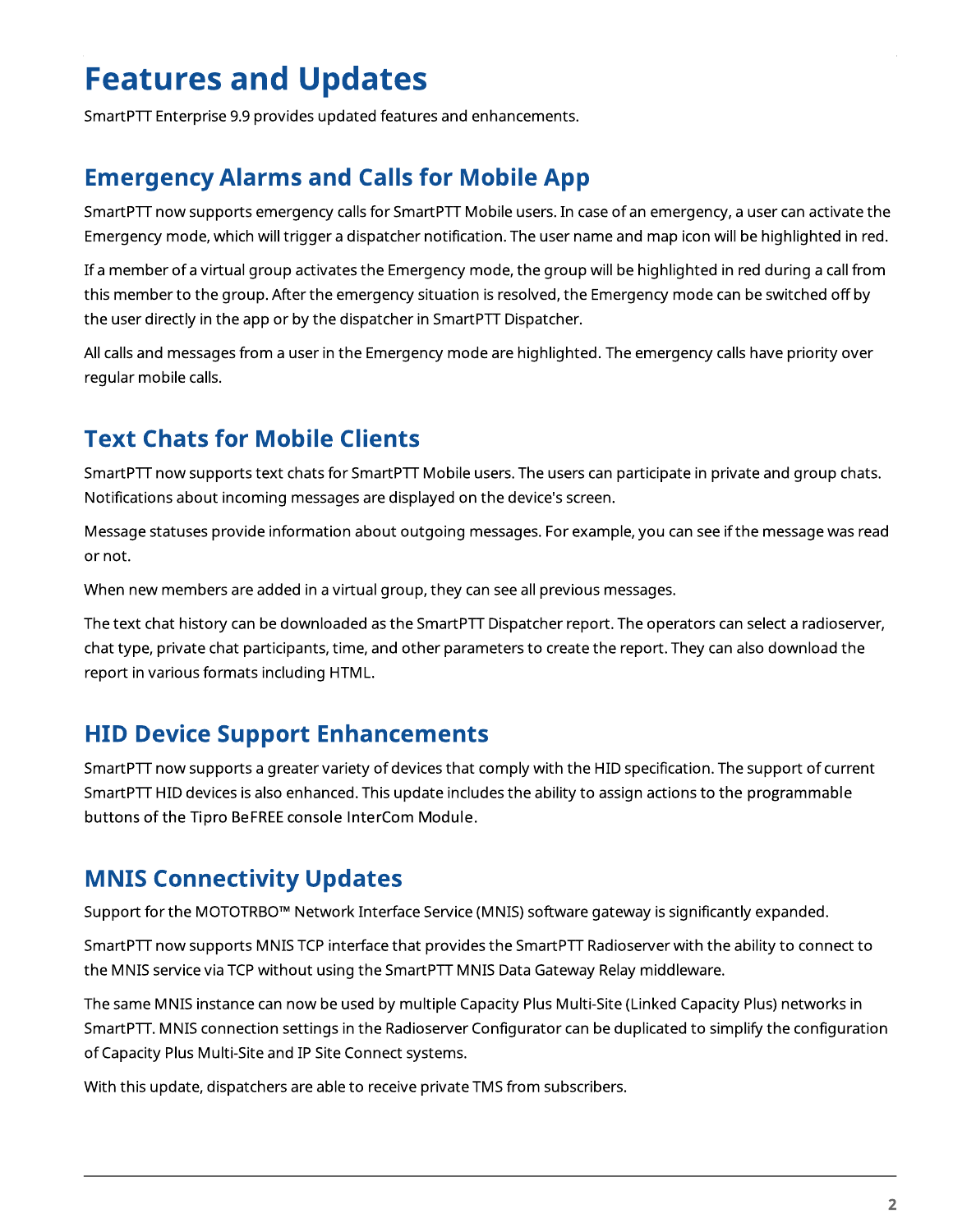You can configure network monitoring for MNIS as a separate peer. When configured, MNIS is displayed as a separate element in the network topology diagram in the SmartPTT Dispatcher.

The ability to specify the number of the MNIS ports used for location update reception over LIP is added to the MNIS settings.

### Administrator Password

A desktop client user now must set a password for the Administrator account when logging in to SmartPTT Dispatcher for the first time after the installation.

#### Important

After upgrading from an earlier version of SmartPTT, the user will not be prompted to set the Administrator password. The password must be set manually.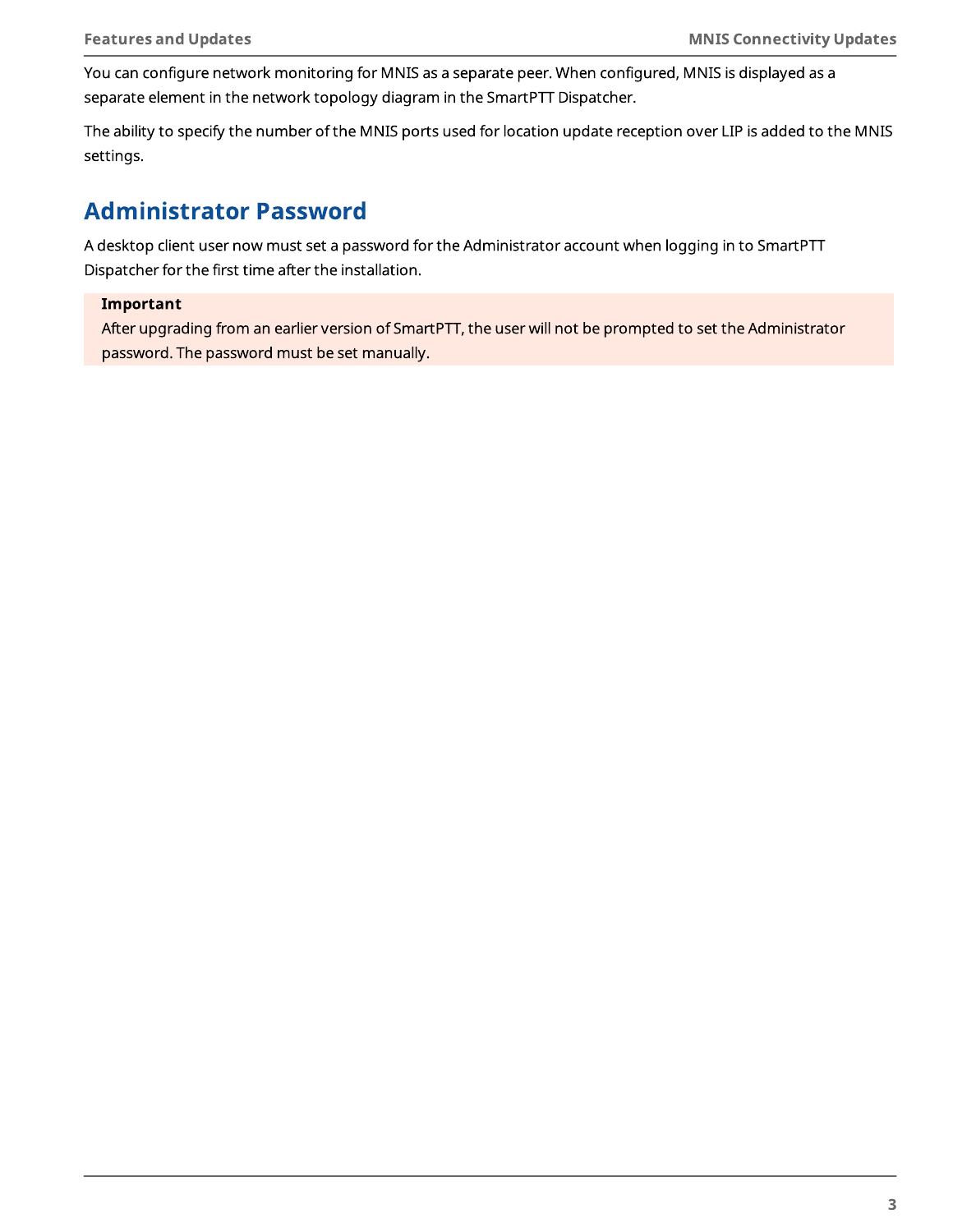## Removed Features

Some features were removed from SmartPTT.

## File Transfer

SmartPTT File Transfer is no longer supported, but you can still use this service in earlier versions of SmartPTT.

## Metadata

Metadata configuration is no longer available.